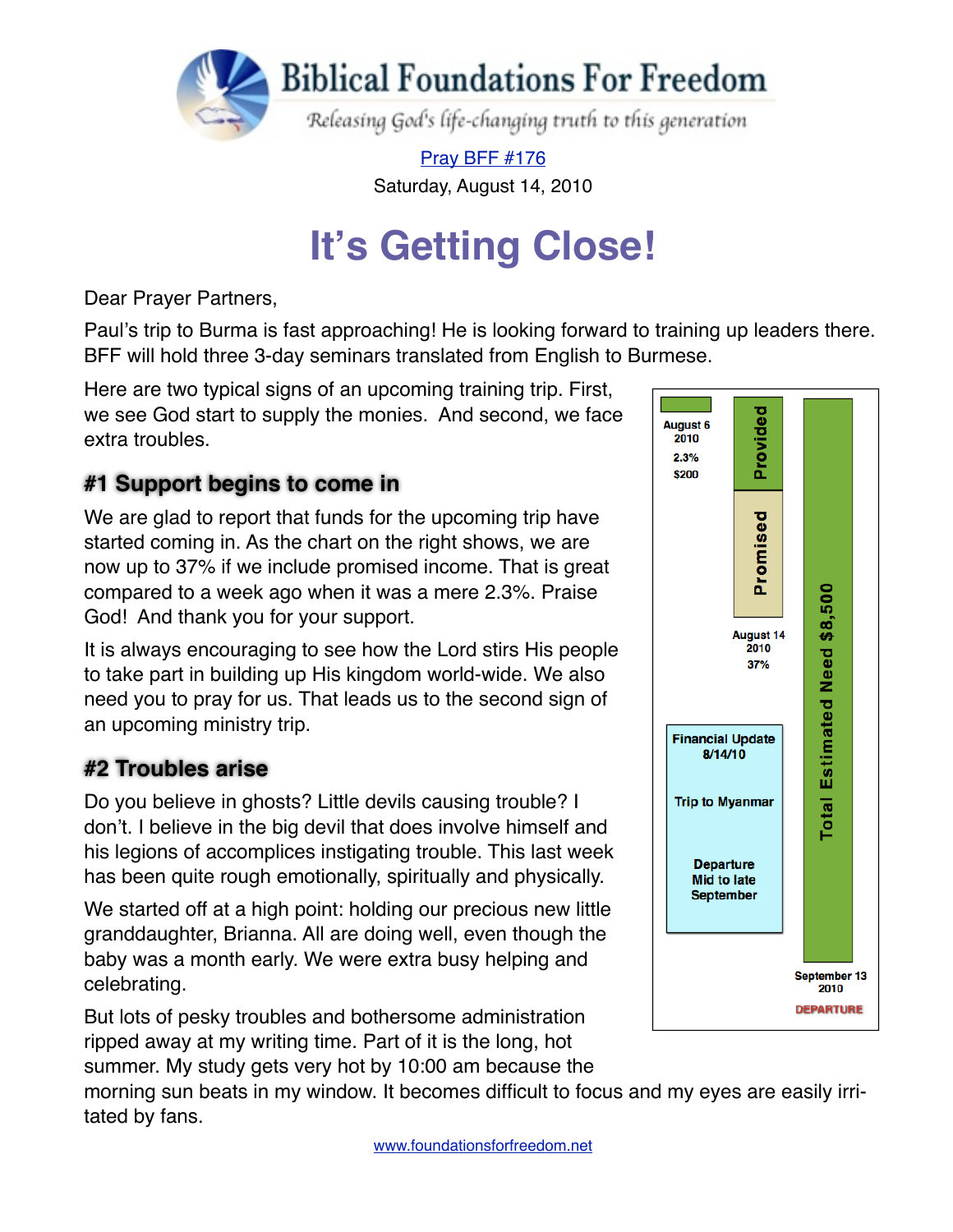Some of the extras that distract are: upgrading our van, preparing our daughter for college, even finalizing details for the trip. I find my ability to cope with administration details is not as strong as it used to be (which was not great then). I can do a few things but then it easily becomes overwhelming.

But these routine things had other things piled on them like extra house (e.g. snaking backed-up pipes) and car repairs, some of them quite expensive, made it rather difficult to focus this week. Let me tell you one scene.

Two days after downsizing our big van (praise God we finally did it), the check-engine light came on! When did it come on? On the way back from dropping off our other car for an emergency repair on the exhaust pipe and catalytic converter. On the way back to the car dealer to get the engine fixed (at 50% price), I got a call notifying me that our dishwasher was smoking. Another repair.

This might not sound any different from some of your weeks. I know. But these troubles are ways the evil one attempts to keep us from concentrated times in the scriptures so that our prayers and preparations for the trip are minimized. I have to (and still need to) regularly focus on the truth of God's promises to keep a peaceful heart.

All this to say, "Keep praying!" We really need and appreciate your prayers.

### **Praise!**

- We thank the Lord for 37% of funds either promised or in hand!
- We are thankful for our new van (2005). Nice and roomy. Now fixed.
- Translation of Burmese handouts almost completed.
- Most of the hotel accommodations worked out.
- The Sunday Training class on inductive Bible Study through Titus went well.
- We are thankful the check-engine light came on here rather than on our trip to Tennessee!

## **Pray!**

- Pray the peace of God to be upon our hearts as we serve Him day by day.
- Pray for the remaining 63% of funding to come in over the next 4 weeks and for blessing for each of the 3-day seminars.
- Paul will be teaching Titus 3:1-11 this Sunday (Aug 15).
- Safety in our travels to Tennessee. Paul and Linda are driving Allison to Union University next week Aug.19-21. Pray for safety and adjustment for Allison and us. And for the family remaining at home.

Many thanks for your prayers and support,

Rev. Paul J. Bucknell, President and Instructor